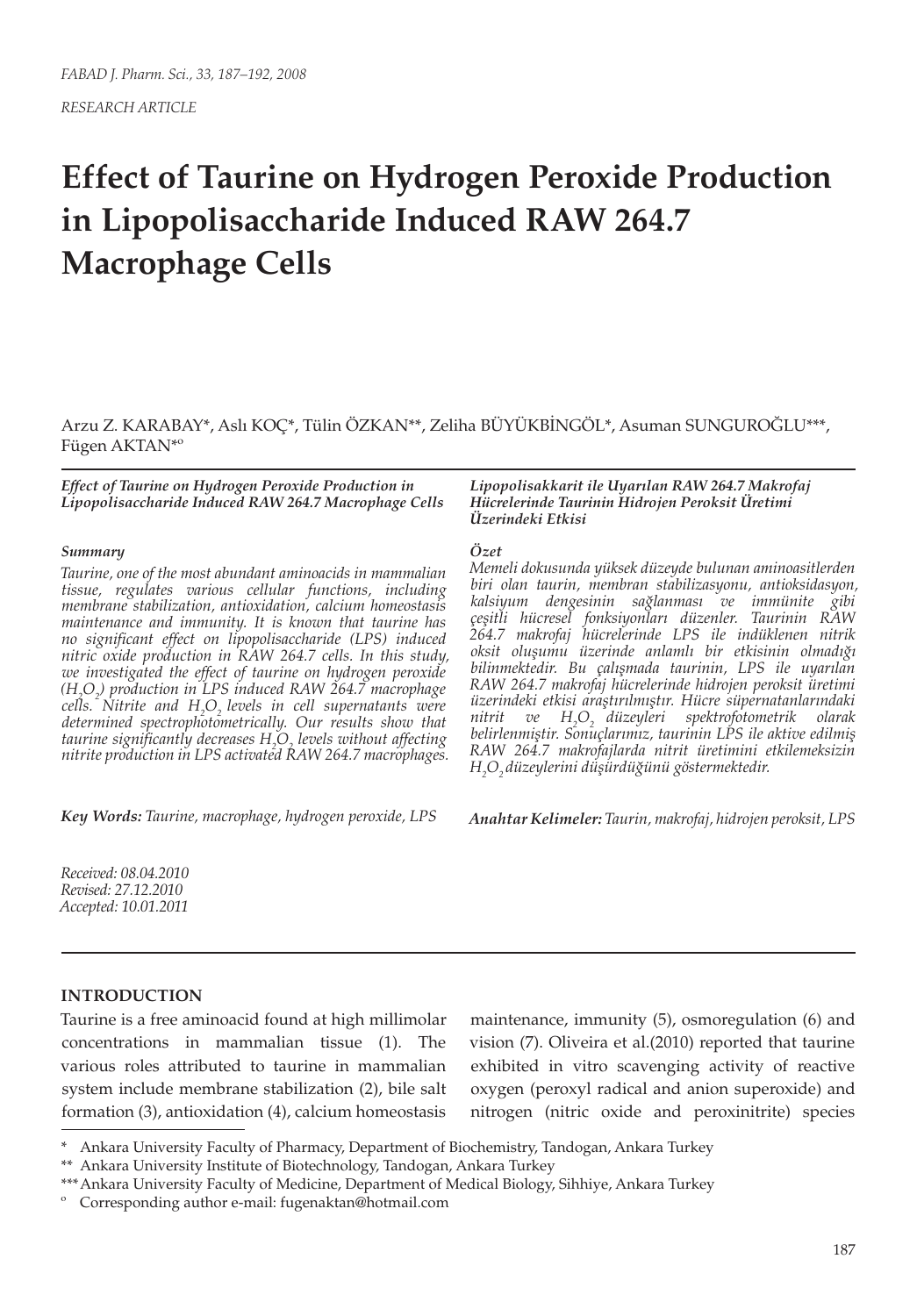without reacting with  $\rm H_2O_2(8)$ . In neutrophils, taurine decreases the toxicity of hypochlorous acid (HOCl) produced by the myeloperoxidase (MPO) system and exerts protective effects against inflammatory injury (9). Taurine reacts with HOCl to form the more stable and less toxic taurine chloramine (TauCl) which is mainly responsible for the acclaimed antiinflammatory effects (10,11). Taurine was found to be ineffective as an inhibitor of nitric oxide (NO) production in LPS-induced RAW 264.7 macrophages but its chloramine form inhibits LPS-induced inducible nitric oxide synthase (iNOS) expression and nuclear factor kappa B (NFkB) activation (12). It was reported that TauCl protected RAW 264.7 macrophages from  $H_2O_2$  induced cell death and activated cytoprotective antioxidant enzymes (13). Taurine bromamine (TauBr), despite the existance of very low concentration of brom (Br) in body fluids, may support TauCl and HOCl in the regulation of inflammatory response and in killing of bacteria by neutrophils dependent on the presence of  $H_2O_2(14)$ .

Bacterial lipopolysaccharide (LPS) is one of the major constituents of the outer membrane of Gramnegative bacteria, which triggers gene induction of proinflammatory cytokines and nitric oxide biosynthesis upon release into the circulation (15,16). LPS activates multiple signaling pathways and induces the production of several inflammatory mediators, such as nitric oxide, tumor necrosis factor alfa (TNF  $\alpha$ ), and interleukins in macrophages (17).. CD 14 is the receptor for LPS and plays an essential role in pro-inflammatory responses in monocytes and macrophages via activation of the NFkB pathway (18).

NFkB takes charge in regulation of genes which are involved in apoptosis, tumorigenesis, various autoimmune diseases, and inflammation (19). Enhanced expression of iNOS gene is mediated by NFkB activation in LPS stimulated mouse macrophages (20-22). LPS-induced stimulation of NFkB activity via phosphorylation and degradation of inhibitor kappa B (IkB) is the major mechanism of increased synthesis of NO in a variety of immune cells (23,24). In unstimulated cells IkB-NFkB complex is inactive in the cytosol. After activation with

stimulators such as potent exogenous inducer (LPS) and endogenous inducers (cytokines, interferon-γ and TNF $\alpha$ ), IkB-NFkB complex is phosphorylated by IkB kinase (IKK) and free NFkB translocates from cytosol to the nucleus and induces iNOS gene expression (25-27). Reactive oxygen species (ROS) such as  $H_2O_2$  activate NFkB with enhanced iNOS expression and this activation is suppressed by antioxidant compounds and enzymes. Thus,  $H_2O_2$ production by LPS in macrophages participates in the upregulation of iNOS.  $H_2O_2$  increases degradation of IkB and activation of NFkB pathway (28,29).

 $H_2O_2$  is a toxic product of aerobic metabolism which is generated abundantly in inflammatory tissues. High concentrations of  $H_2O_2$  leads to host cell damage (30,31).  $H_2O_2$  which is not a radical itself diffuses readily across cellular membranes and leads to a highly reactive and toxic hydroxyl radical generation. Hydroxyl radical can damage lipids, nucleic acids, carbohydrates and aminoacids. Cells respond to  $H_2O_2$ -induced oxidative stress in part by increasing the expression of cytoprotective antioxidant enzymes (32,33).

Concerning the effect of  $H_2O_2$  production on iNOS upregulation in LPS activated macrophages, this study may help to gain a better insight into taurine's effect on NO production when considered with its effect on  $H_2O_2$ .

## **MATERIALS AND METHODS Materials**

LPS (from Escherichia coli, serotype O55:B5), MTT (3-[4,5- dimethyltiazol - 2 - yl] - 2,5 - diphenynltetrazoliumbromide), xylenol orange were purchased from Sigma Chemical (Turkey). RPMI 1640, fetal bovine serum, L-glutamine and antibiotics (1,000,000 U/mL penicilin and 1gr/mL streptomycin) were obtained from PAA.

# **Cell Culture**

The mouse macrophage cell line RAW 264.7 were cultured in  $75 \text{ cm}^2$  plastic flasks with RPMI 1640 supplemented with 10% heat inactivated fetal bovine serum, antibiotic (1,000,000 U/mL penicilin and 1g/mL streptomycin) and 2 mM glutamine at 37°C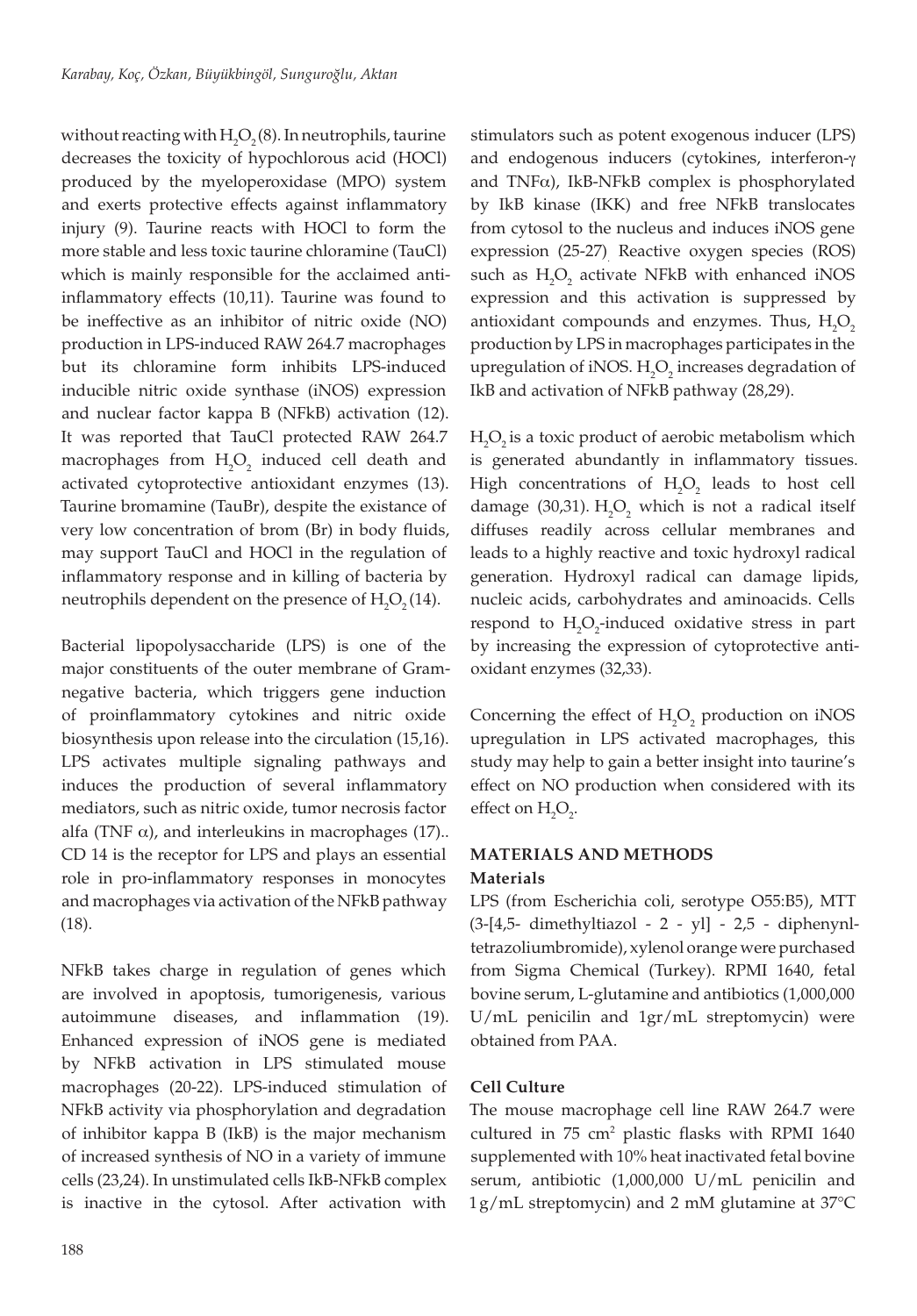in a humidified  $5\%$  CO<sub>2</sub> - 95  $\%$  air incubator under standard conditions.

# **Incubation with chemicals**

Cells were incubated with 0.5-20 mM taurine for 1 h and then stimulated with LPS for 20 or 24 h. This treatment period was choosen because preliminary studies revealed that nitric oxide production in LPS stimulated RAW 264.7 cells peaks between 16 and 24 h, and after 24 h of exposure to LPS, nitric oxide dependent cell deaths might occur. Similar considerations were made to choose LPS concentration. We achieved optimum stimulation with 1 μg/mL LPS without cytotoxicity. It is important to treat cells with taurine 1 h before stimulation with LPS because of the probable effect of taurine on antioxidant status and defense capacity of the cell before LPS stimulation.

### **Cell Viability**

Cytotoxicity was assessed by colorimetric MTT (3-(4,5-dimethylthiazol-2-yl)-2,5-diphenyl tetrazolium bromide) assay of Mossman (34) with some modifications. Firstly, supernatants were removed from the plate for nitrite determination, then cells were incubated at 37°C with 0.5 mg/ml MTT for 1 h. The medium was aspirated and the insoluble formazan product was dissolved in dimethyl sulfoxide (DMSO). The extent of MTT reduction was quantified by measuring the absorbance at 550 and 690 nm. Survival (%) was calculated relative to control.

#### **Nitrite Assay**

Cells were seeded in 96 well-plates, 6 well-plates and 75 cm<sup>2</sup> flasks, cultured for one night and then incubated with 1μg/ml LPS. The nitrite concentration in the supernatant was assessed by Griess reaction (35). Griess reagent (0.1% N-(1 naphtyl)ethylenediamide dihydrochloride, 1% sulphanilamide in 5% phosphoric acid) and equal volume of RAW 264.7 cell supernatants were mixed and the absorbance at 550 nm was measured.

#### **Hydrogen Peroxide Measurement**

Cells were seeded in 6 well-plates, cultured for one night and then incubated with 1μg/ml LPS.

Hydrogen peroxide concentration in the supernatant was assessed by colorimetric method of Jiang (36) with some modifications. One hundred µl cell culture supernatant were mixed with reaction reagent including 100 pM xylenol orange, 250 µM ammonium ferrous sulfate, 100 mM sorbitol, 25 mM  $H_2SO_4$  and incubated for 45 min at room temperature. The absorbance was read at 560 nm.

## **Statistical Analysis**

Differences among groups were evaluated by One Way Anova analysis. P values less than 0.05 were considered as statistically significant.

#### **RESULTS AND DISCUSSION**

To determine the cytotoxic effect of taurine, cells were incubated with 0.5-20 mM taurine for 1 h and then stimulated with LPS for 24 h. We found that 0.5-20 mM taurine is not cytotoxic to cells (Figure 1).



**Figure 1:** Effect of taurine (0.5-20 mM) on cell survival. Differences among groups are not significant (p>0.05). (C: No stimulation LPS: LPS stimulated cells).

To determine the effects of taurine on NO production, cells were incubated with different concentrations of taurine (1-20 mM) for 1 h before stimulation with LPS. When LPS (1 µg/mL) was added to RAW 264.7 cells, nitric oxide production, measured as nitrite, increased after 20 and 24 h (Figure 2). 20 h after stimulation, nitrite levels were significantly different (p< 0.001) between unstimulated cells and cells stimulated with LPS ( $2.74 \pm 0.11$  µM and  $8.67 \pm 0.08$ μM respectively). There was no significant difference between taurine treated and LPS treated cells. After 24 h of stimulation, nitrite levels of LPS treated and unstimulated cells were significantly higher than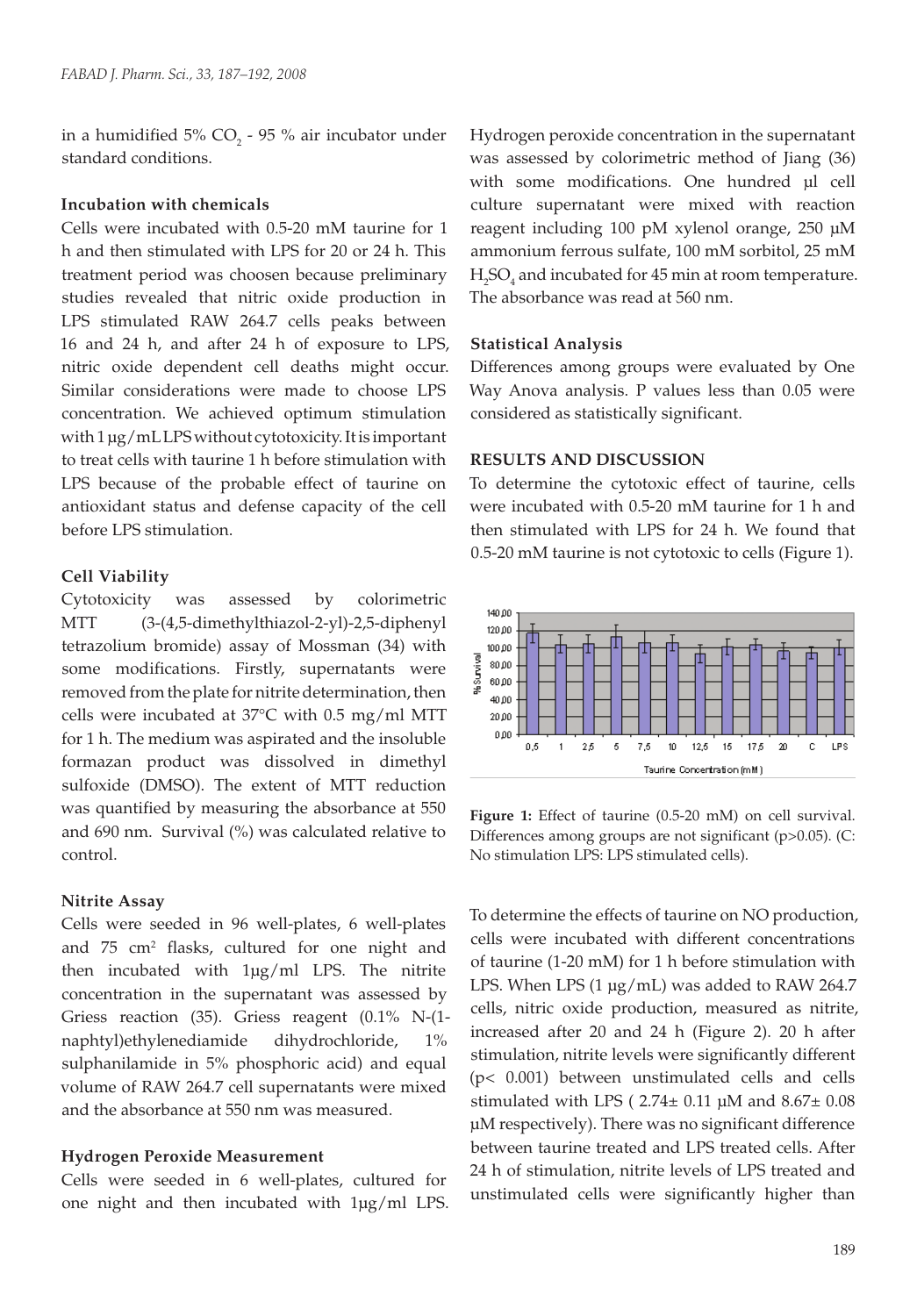their measured levels at 20 h  $(p<0.001)$ . 24 h after stimulation, nitrite levels were significantly higher (p<0.001) in LPS stimulated cells than unstimulated cells (11.72 $\pm$  0.40 μM and 4.89 $\pm$  0.13 μM, respectively). Taurine treatment did not have significant effect on nitrite levels at 24 h.

To determine the effects of taurine on  $\mathrm{H}_{2}\mathrm{O}_{2}$  production, cells were incubated with different concentrations of taurine (1- 20mM) for 1 h before stimulation with LPS. When LPS (1µg/mL) was added to RAW 264.7 cells,  $H_2O_2$  increased after 20 and 24 h (Figure 2). After 20 h,  $H_2O_2$  level of LPS stimulated cells was significantly (p<0.001) higher than unstimulated cells  $(100.5 \pm 5.65 \text{ ng/mL}$  and  $150.3\pm 4.60 \text{ ng/mL}$ .  $H_2O_2$  level of LPS stimulated cells decreased with all concentrations of taurine (1-20mM) significantly (p<0.001). After 24 h, hydrogen peroxide level of LPS stimulated cells was significantly  $(p<0.001)$ higher than unstimulated cells (121.5± 4 ng/mL and  $166.25 \pm 8.53$  ng/mL respectively)  $H_2O_2$  level of LPS stimulated cells decreased with all concentrations of taurine (1-20 mM) significantly (p<0.001) (Figure 3).

In LPS stimulated macrophages, upregulated iNOS can lead to excessive NO production. Upon reaction with superoxide anions, NO forms peroxynitrite, the reactive nitrogen species considered responsible for tissue and molecular damage. A variety of extracellular signals such as LPS activates the enzyme IkB kinase (IKK) which phosphorylates the IkBα protein. Phosphorylated IkBα dissociates from NFkB and translocates to the nucleus and turns on



**Figure 2:** Effect of Taurine on nitrite concentration. Cells were treated with taurine in the presence of LPS and nitrite production was measured. (\*): p<0.001, versus LPS at 20 h. (\*\*): p<0.001, versus LPS at 24 h.

the expression of specific genes (37,38,39).

Reactive molecules such as  $H_2O_2$  are produced in macrophages following exposure to LPS and involved in cellular signalling for gene expression.  $H_2O_2$  is involved in the intracellular signaling for NFkB activation of LPS-stimulated macrophages and may regulate iNOS expression and/or activity in immune-activated macrophages (40). Various pathways can regulate NFkB and most of them lead to IkB phosphorylation by IKK-containing signal cascade (41). It has been suggested that  $\rm H_2O_2$  acts as the central second messenger to NFkB activation (42).  $H_2O_2$  leads to IkB degradation, which is responsible for the activation of NFkB pathway. Our results show that taurine treatment does not effect nitrite levels but decreases  $H_2O_2$  levels in LPS activated macrophages. The decrease in  $H_2O_2$  levels mediated by taurine may possibly decrease IkB degredation and NFkB activation. However, this decrease does not seem to inhibit NFkB activation potently.

## **CONCLUSION**

Upon stimulation with LPS for 20 and 24 h, taurine did not effect nitrite production in macrophages; however, we found that hydrogen peroxide concentrations significantly decreased with taurine treatment. These findings may suggest a better understanding of the effect of taurine which is known as an antioxidant aminoacid on LPS activated macrophages.

## **REFERENCES**



**Figure 3** Effect of Taurine on hydrogen peroxide concentration. Cells were treated with taurine in the presence of LPS and hydrogen peroxide production was measured. (\*): p<0.001, versus LPS at 20 h. (\*\*): p<0.001, versus LPS at 24 h.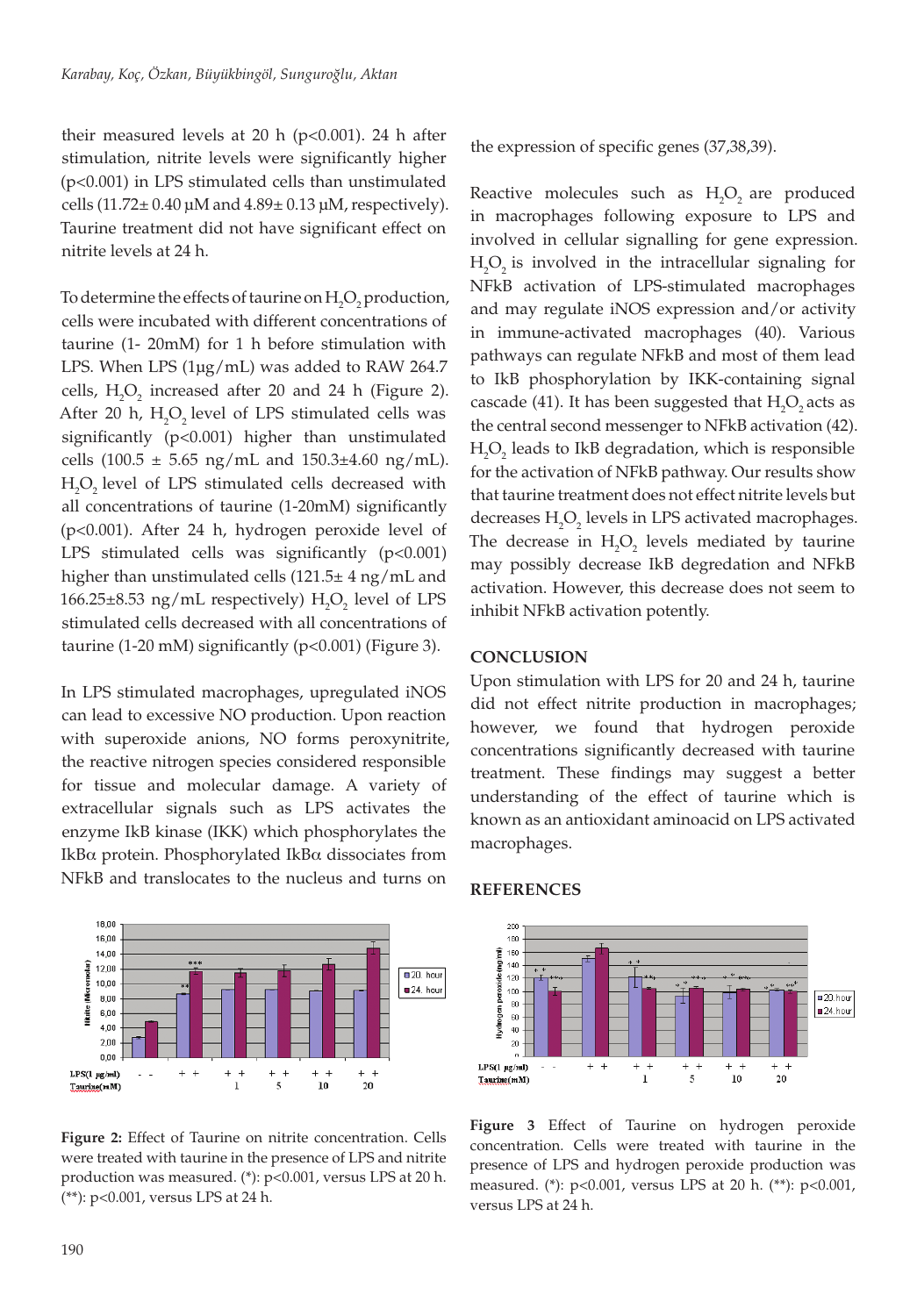- 1. Huxtable RJ. Physiological actions of taurine*. Physiol Rev* 72: 101-163, 1992.
- 2. Pasantes-Morales H, Wright CE, Gaull GE. Taurine protection of lymphoblastoid cells from iron-ascorbate induced damage. *Biochem Pharmacol* 34(12): 2205-7, 1985.
- 3. Hofmann AF, Small DM. Detergent properties of bile salts: correlation with physiological function. *Annu Rev Med* 18: 333-76, 1967.
- 4. Das J, Ghosh J, Manna P, Sil PC. Taurine protects acetaminophen-induced oxidative damage in mice kidney through APAP urinary excretion and CYP2E1 inactivation. *Toxicology* 269(1):24-34, 2010.
- 5. Schuller-Levis GB, Park E. Taurine: new implications for an old amino acid. *FEMS Microbiol Lett* 226: 195–202, 2003.
- 6. Thurston JH, Hauhart RE, Dirgo JA. Taurine: a role in osmotic regulation of mammalian brain and possible clinical significance. *Life Sci* 26(19): 1561-8, 1980
- 7. Geggel HS, Ament ME, Heckenlively JR, Martin DA, Kopple JD. Nutritional requirement for taurine in patients on long-term parenteral nutrition. *N Engl J Med* 312(3): 142-6, 1985.
- 8. Oliveira Max WS, Minotto JB, Oliveira MR, Zanotto-Filho A, Behr GA, Rocha RF, Moreira JCF, Klamt F. Scavenging and antioxidant potential of physiological taurine concentrations against different reactive oxygen/nitrogen species. *Pharmacol Rep* 62:185-193, 2010.
- 9. Thomas EL, Grisham MB, Melton DF, Jefferson MM. Evidence for a role of taurine in the in vitro oxidative toxicity of neutrophils toward erythrocytes. *J Biol Chem* 260(6):3321–9, 1985.
- 10. Tallan HH, Jacobson E, Wright CE, Schneidman K, Gaull GE. Taurine uptake by cultured human lymphoblastoid cells. *Life Sci* 33(19): 1853–60, 1983.
- 11. Kim C, Chung JK, Jeong JM, Chang YS, Lee YJ, Kim YJ Lee MC, Koh CS, Kim BK. Uptake of taurine and taurine chloramine in murine macrophages and their distribution in mice with experimental inflammation*. Adv Exp Med Biol* 442: 169–76, 1998.
- 12. Jun Woo Kim and Chaekyun Kim. Inhibition of LPS-induced NO production by taurine chloramine in macrophages is mediated though Ras-ERK-NF-κB. *Biochem Pharmacol* 70 (9): 1352- 1360, 2005.
- 13. Sun Jang J, Piao S, Cha YN, Kim C. Taurine Chloramine Activates Nrf2, Increases HO-1 Expression and Protects Cells from Death Caused by Hydrogen Peroxide. *J Clin Biochem Nutr* 45(1):37-43, 2009.
- 14. Marcinkiewicz J, Mak M, Bobek M, Biedroń R, Białecka A, Koprowski M, Kontny E, Máliński W. Is there a role of taurine bromamine in inflammation? Interactive effects with nitrite and hydrogen peroxide. *Inflamm Res* 54(1): 42-9, 2005.
- 15. Beutler B, Rietschel ET. Innate immune sensing and its roots: the story of endotoxin, *Nat Rev Immunol* 3(2): 169–176, 2003.
- 16. Lopez-Bojorquez LN, Dehesa AZ, Reyes-Teran G. Molecular mechanisms involved in the pathogenesis of septic shock. *Arch Med Res* 35(6): 465–479, 2004.
- 17. Hasko G, Szabo C, Nemeth ZH, Kvetan V, Pastores SM, Vizi ES. Adenosine receptor agonists differentially regulate IL-10, TNFalpha, and nitric oxide production in RAW 264.7 macrophages and in endotoxemic mice. *J Immunol* 157(10): 4634-40, 1996.
- 18. Aktan F. iNOS-mediates nitric oxide production and its regulation. *Life Sci* 75(6): 639-653, 2004.
- 19. Lawrence T, Gilroy DW, Colville-Nash PR, Willoughby DA. Possible new role for NF-kB in the resolution of inflammation. *Nat Med* 7(12): 1291–7, 2001.
- 20. Xie, Q-W, Kashiwabara Y, and Nathan C. Role of transcription factor NF-k B/Rel in induction of nitric oxide synthase. *J Biol Chem* 269(7): 4705– 4708, 1994.
- 21. Spink J, Cohen J, and Evans TJ. The cytokine responsive vascular smooth muscle cell enhancer of inducible nitric oxide synthase: activation by nuclear factor-kB. *J Biol Chem* 270(49): 29541– 29547, 1995.
- 22. Eberhardt W, Kunz D, and Pfeilschifter J. Pyrrolidine dithiocarbamate differentially affects interleukin 1 beta- and cAMP-induced nitric oxide synthase expression in rat renal mesangial